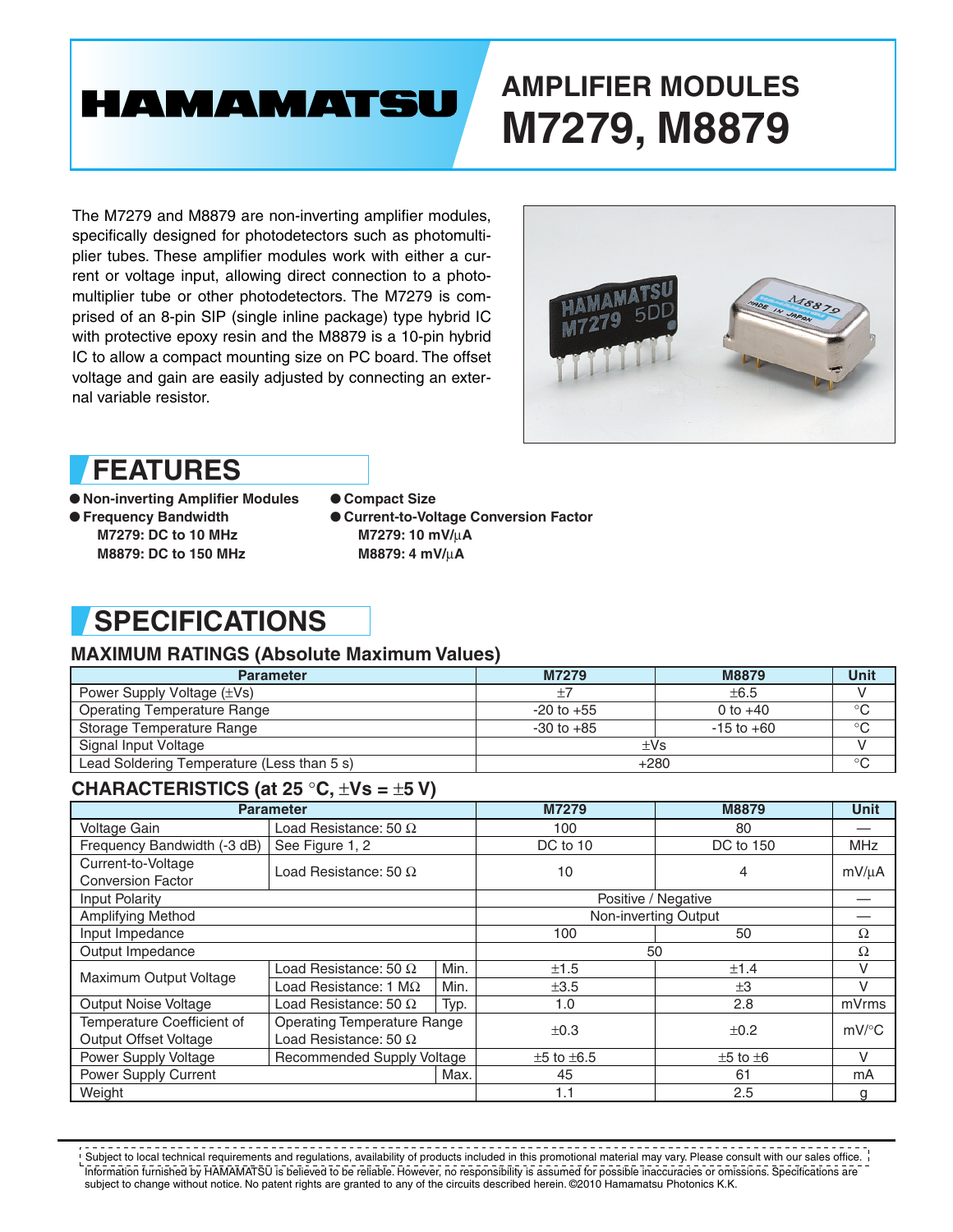## **AMPLIFIER MODULES M7279, M8879**

### ●**Typical Frequency Response**



### ●**Dimensional Outline and Pin Configuration (Unit: mm)**







White dot mark is located on the character printed side to show the orientation of pin#1.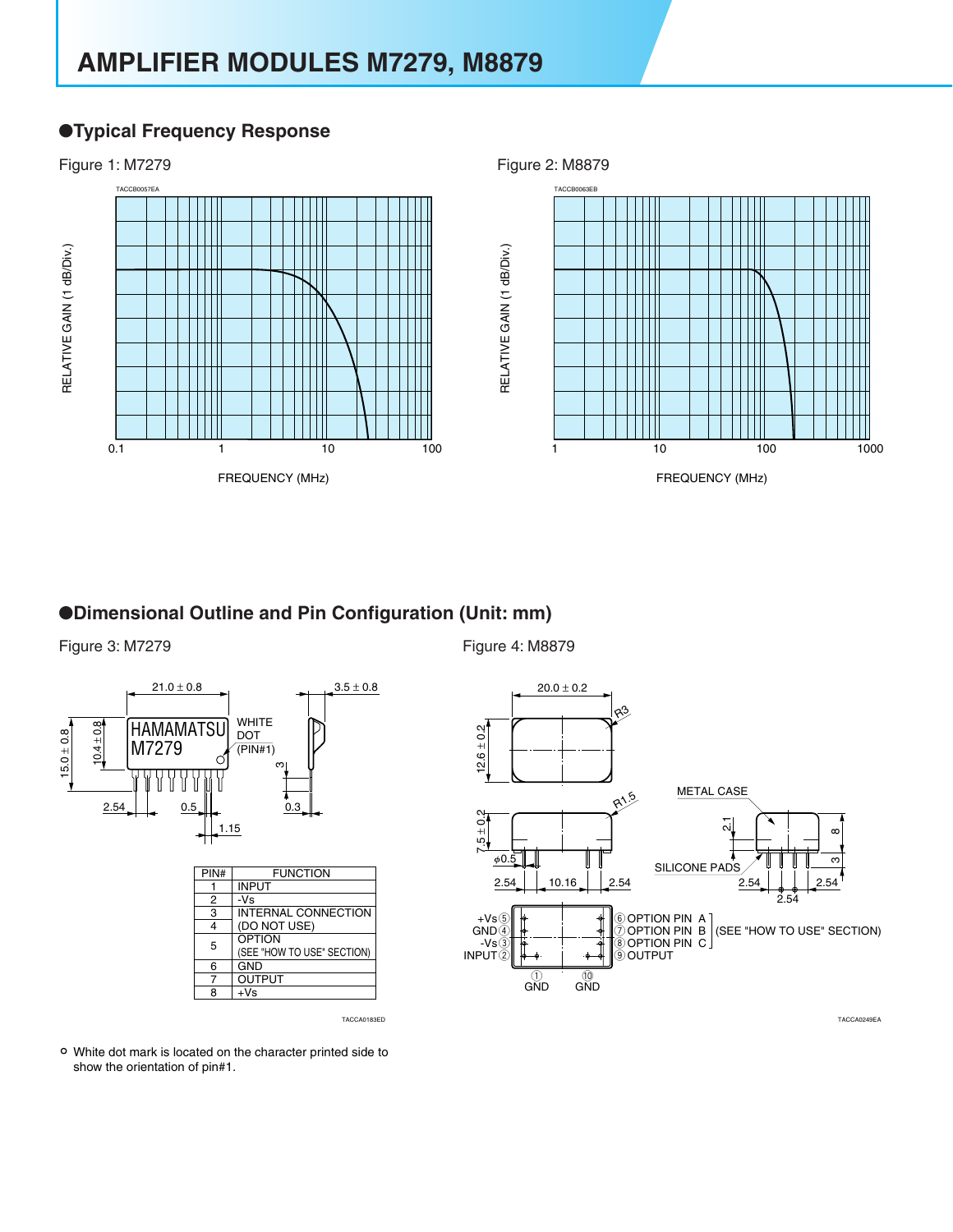## **HOW TO USE**

### ●**M7279**

#### **To adjust the offset voltage:**

The DC offset voltage level varies with the ambient temperature and the internal impedance of the signal lines. To adjust this offset voltage level, externally connect a variable resistor across the option lead pins as shown in figure (A) on the right. If a capacitor is connected to pin 7 as shown in figure (B) on the right, this acts as AC coupling and eliminates the offset voltage.

#### **To adjust the gain:**

To adjust the gain of the M7279, externally connect a resistor (Re) across pins 5 and 6 as shown in the figure below. Use a resistor of 150  $\Omega$  or more. The M7279 can be  $\sigma$  as shown in the hydre below. Ose a resistor of 150 sz of more. The M7275 can be<br>used at a gain between (1) and (2) shown in the gain graph.





Variation of gain and frequency response GAIN INCREASING WITHOUT RESISTOR (1) RELATIVE GAIN (5 dB/Div.) RELATIVE GAIN (5 dB/Div.) (2) 150 Ω RESISTOR (2) BETWEEN PINS #5 AND #6 (1)  $Re \ge 150 \Omega$ \* The output offset voltage also changes when Re is connected to the M7279. Adjust the offsett voltage by referring to the offsett voltage adjustment method explained above. 0.1 1 10 100 FREQUENCY (MHz)

TACCB0058EA

#### **PC board layout**

When designing the PC board layout for mounting the M7279, the input signal line (pin 1) must be kept as short as possible to avoid impairing the high-speed response.

Do not connect the supply voltage  $(\pm Vs)$  to pins 1, 3, 4, 5 and 7.

Use a wide area for ground.

Connect external bypass capacitors between the power supply lines (±Vs) and ground, and keep the wiring as short as possible.

The output impedance of the M7279 is 50  $\Omega$ . Make sure the signal output line matches the 50  $\Omega$  impedance.

When mounting the M7279 on a PC board, directly insert the pins into the terminal holes on the PC board without using any socket. We recommend connecting diodes to pin 1 as shown below for over-current protection.

Don't connect any of option pins to anywhere in circuit unless using the option. Keep on disconnecting condition when not used.